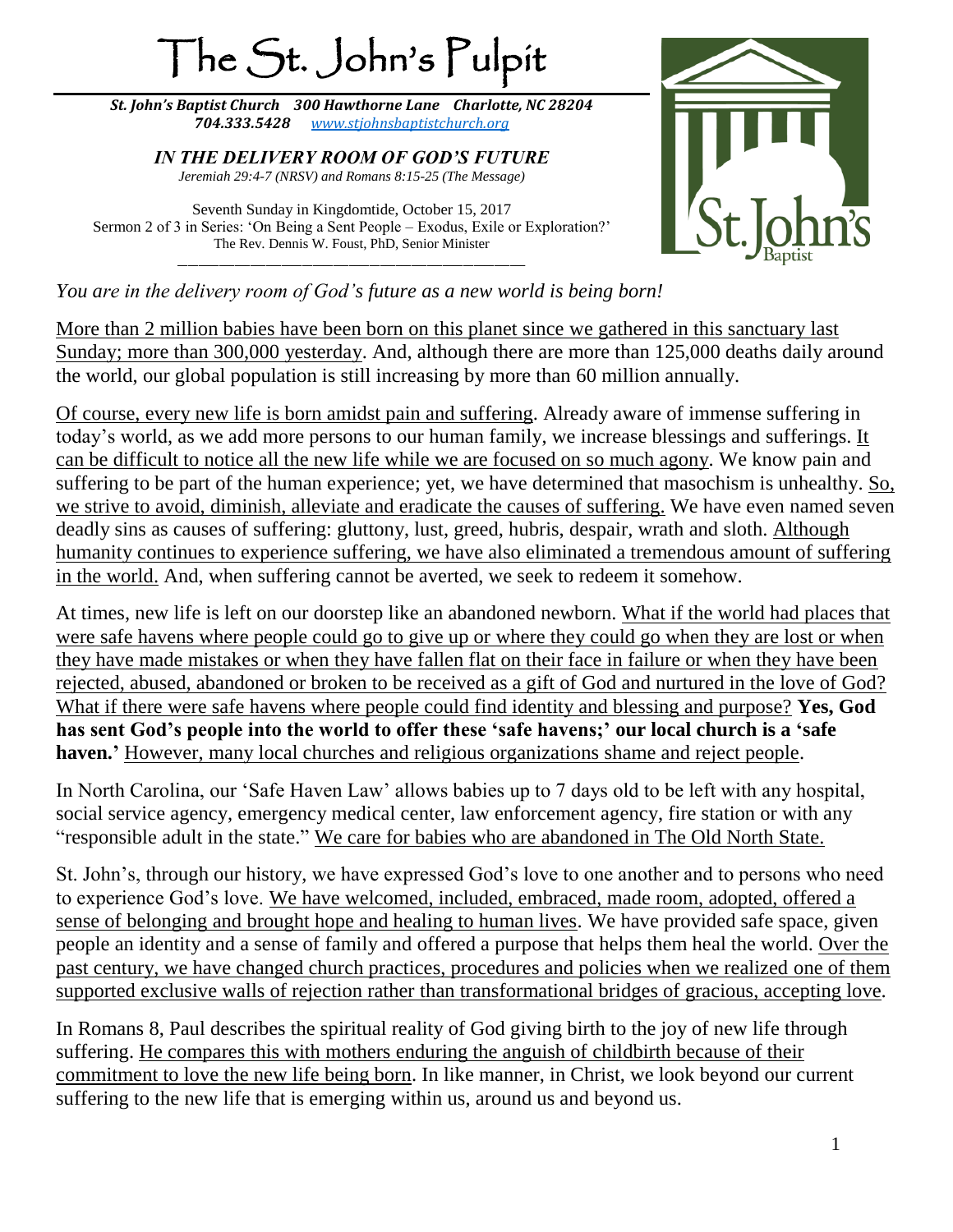If we only interpret these thoughts of Paul as a promised pie in the sky by and by, we miss the message of The Living Word being conveyed to us in these written words. Jesus reveals to us a God who brings new life through suffering. Jesus' suffering and death on the cross was transformed into new life. And Jesus reveals that your suffering can be transformed into redemptive Ministry in Daily Life. He often said that a person appearing before him provided an opportunity for people to see God at work.

Today, after lunch, we will CONVERGE to discern where God is at work in us, in our community and in our world. We CONVERGE in the delivery room of God's future to discern where we can serve God who is bringing forth new life. We cannot throw up our hands in futility or despair in cynicism. We are the blessed people of God; sent into the world to be a people of blessing.

In Jeremiah 29, we find a letter written to the people of God living in exile. They did not want to be where they were; they wanted to go back the day when Andy Taylor was Sheriff in Mayberry. They could not see the new life God was birthing in them and around them in a new world. Called to be a people of blessing, they became focused upon themselves. They refused to turn outward to the world as a people of blessing. So, they now found themselves as a sent people in an unfamiliar land. What could they do? Jeremiah encouraged them to be God's sent people amidst their changing world. He tells them to put down roots and get involved in their cities and communities – build houses, plant gardens, eat their produce, marry, have children – and seek the welfare or shalom of the city; for as they invested in the shalom of the city, they would also experience shalom.

In a world where many people suffer, are abandoned and lost, what is your role as God's sent people? God is giving birth to a new world and you are midwives in the delivery room of God's future. As midwives, you provide understanding and compassion; you listen; you get along; you act on behalf of the other; you care for what is often neglected; you pay attention; you focus more on the needs of the other than on your own desires; you take initiative; you provide mental, emotional and spiritual strength; you express patience; you assure that progress is being made; you offer a non-anxious presence; and you provide a maturity that makes decisions for the common good in the long-term.

God provides you with four resources to value as actively faithful midwives of God's future:

#### **1. YOUR RELATIONSHIP WITH THE LIVING GOD**.

Your relationship with God is secure. Your relationship with God is not based upon you being loveable. Your relationship with God is based upon God being loving.

As midwives of God's new world, you take your secure relationship with God into a world where many people do not live in a secure relationship with God. So, while you live with a sense of internal peace and external purpose, you are a midwife of God's future alongside many people living without inner peace or external purpose. You offer a witness of God's love even when others try to cover up their sense of meaninglessness and insignificance by using power, position, prestige, manipulation, coercion, corruption and greed to control situations or control other people. They are trying to make up for their lack of a secure and vitalized relationship with God.

**So, it is very important that you nurture your relationship with God every day or two through silence and prayer – being present to God's Presence – and weekly through corporate worship as you learn about God's gracious love and hope-full patience. As you do so, you nurture the security of your relationship with God**.

AS YOU VALUE AND CARE FOR YOUR RELATIONSHIP WITH THE LIVING GOD, YOU OPEN YOUR LIFE TO BE SHAPED BY –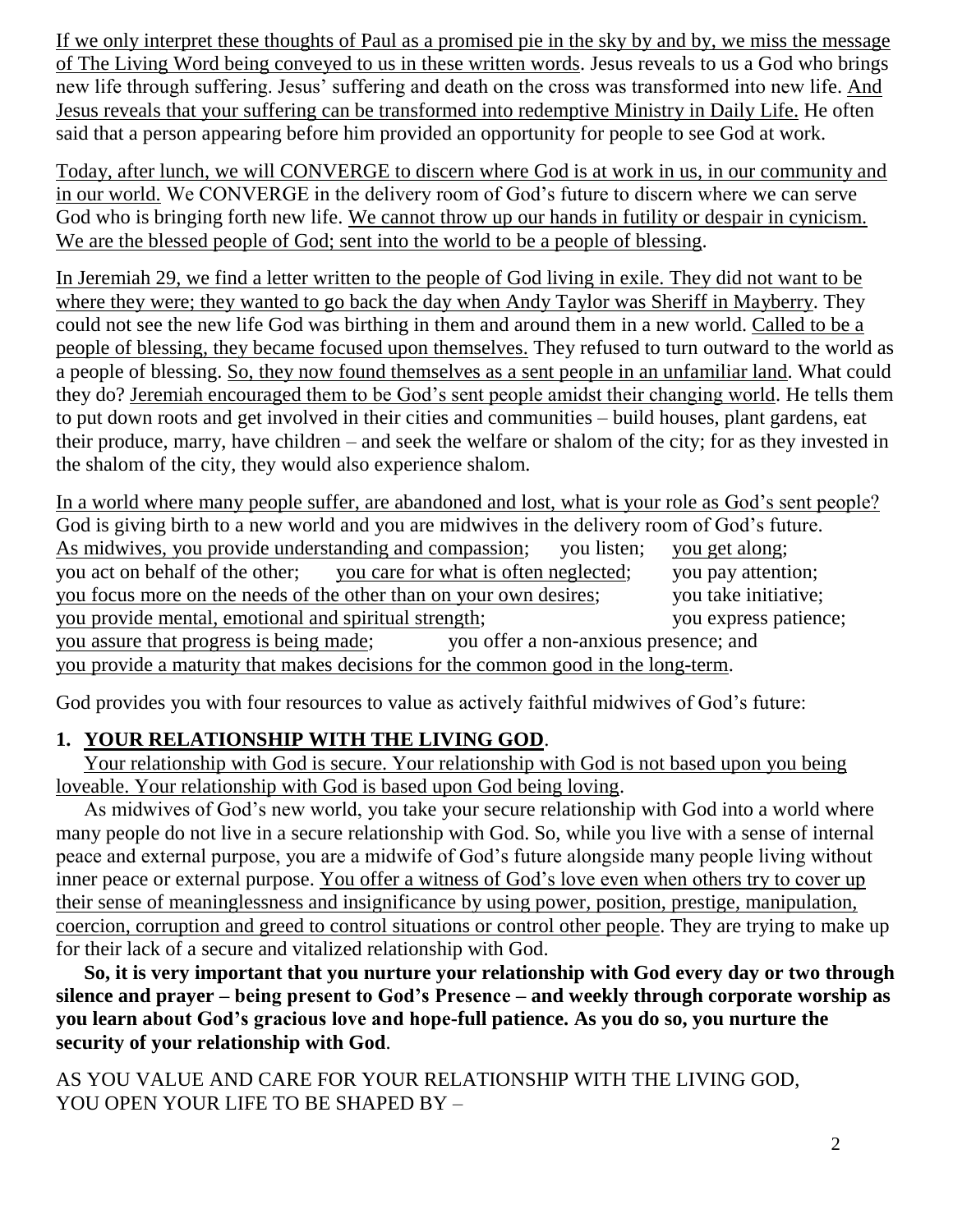## **2. THE MESSAGE OF GOD'S LOVE AS REVEALED IN JESUS CHRIST.**

Beloved, Jesus did not bring to you a system of doctrinal beliefs, political positions or moral codes. Jesus brought to you a message to love. Jesus did not say, "*Take up your cause and follow me*." Jesus offers you a servant lifestyle based upon the understanding that God is a humble servant: humility is God's nature. Jesus shows you a servant lifestyle based upon the message of humble love. Love of God is the soil in which God's future is planted and love of neighbor brings the harvest. Jesus taught love. Jesus lived love. You are shaped by God's message of love and sent by God into a world that needs to experience God's love. The world can be cruel, unjust, violent, prejudiced, chaotic and unfair. You are helping give birth to mercy, compassion, tenderness, understanding, justice, grace, reconciliation, peace, kindness, forgiveness, friendship, redemption, hope, encouragement, etc. Jesus revealed this message of God in a suffering world where the darkness of death on a cross is overshadowed by the light shining forth from an empty tomb. You are a midwife in the delivery room of God's future.

BUT FEAR NOT; YOU ARE NOT RESPONSIBLE TO CHANGE THE WORLD BY YOURSELF. GOD HAS PROVIDED YOU WITH A COMMUNITY OF MIDWIVES IN A GLOBAL CHURCH. AS YOU RELATE WITH THE LIVING GOD AND ALLOW YOUR LIFE TO BE SHAPED BY THE MESSAGE OF GOD'S LOVE IN CHRIST, YOU ARE STRENGTHENED BY -

#### **3. YOUR RELATIONSHIP WITH THE PEOPLE OF GOD.**

You are a member of Christ's Church. You are not merely an individual human being. You are a member of Christ's Church; you are living stones in the household of God. Yet, you live as midwives in the delivery room of God's future alongside many people who are not disciples of '*the old rugged cross*;' they are disciples of rugged individualism. They mask their need to live in community with others seeking the common good. Some people are just unable to live in a community of relationships based on humility and love. As followers of Jesus, we know we are not the center of the universe. This realization is why the early Church devoted themselves to one anothering: praying for one another, submitting to one another, admonishing one another, encouraging one another, forgiving one another, comforting one another, serving one another, honoring one another, accepting one another and instructing one another. **The local churches of the future that thrive will be churches that create intentional laboratories of love**. St John's, let us learn how to love one another and teach one another so we experience and express love as we reach out to others in God's love. **Let us follow Jesus so our baptism is our ordination to be Ministers in Daily Life practicing active faithfulness. And, let us be an Equipping Center for Ministers in Daily Life sent forth in God's love.**

AS YOU CARE FOR YOUR RELATIONSHIP WITH THE LIVING GOD, AS YOU ALLOW YOUR LIFE TO BE SHAPED BY THE MESSAGE OF GOD'S LOVE IN CHRIST AND AS YOU LEARN TO EXPERIENCE AND EXPRESS GOD'S LOVE AS A COMMUNITY OF FAITH, YOU BECOME MINISTERS IN DAILY LIFE, STEWARDS OF ENERGIES AND RESOURCES INVESTING IN -

## **4. THE MISSION OF GOD AS REVEALED IN JESUS CHRIST.**

Beloved, you are saved from an insecure relationship with God to a life of a secure relationship with God and sent into the world as a community of love to continue God's mission as revealed in Jesus. Recently, you have renewed your efforts to be actively faithful as a servant church through our MT25 emphasis. Today, you will discern together much more than your biases, inclinations or preferences. You will CONVEGE your discernments of where God is at work in you, in our community and city and in the world. And, then, we will discern how we can be actively faithful stewards of God's resources entrusted to us as we ask, 'how can we join with God in the delivery room of God's future?'